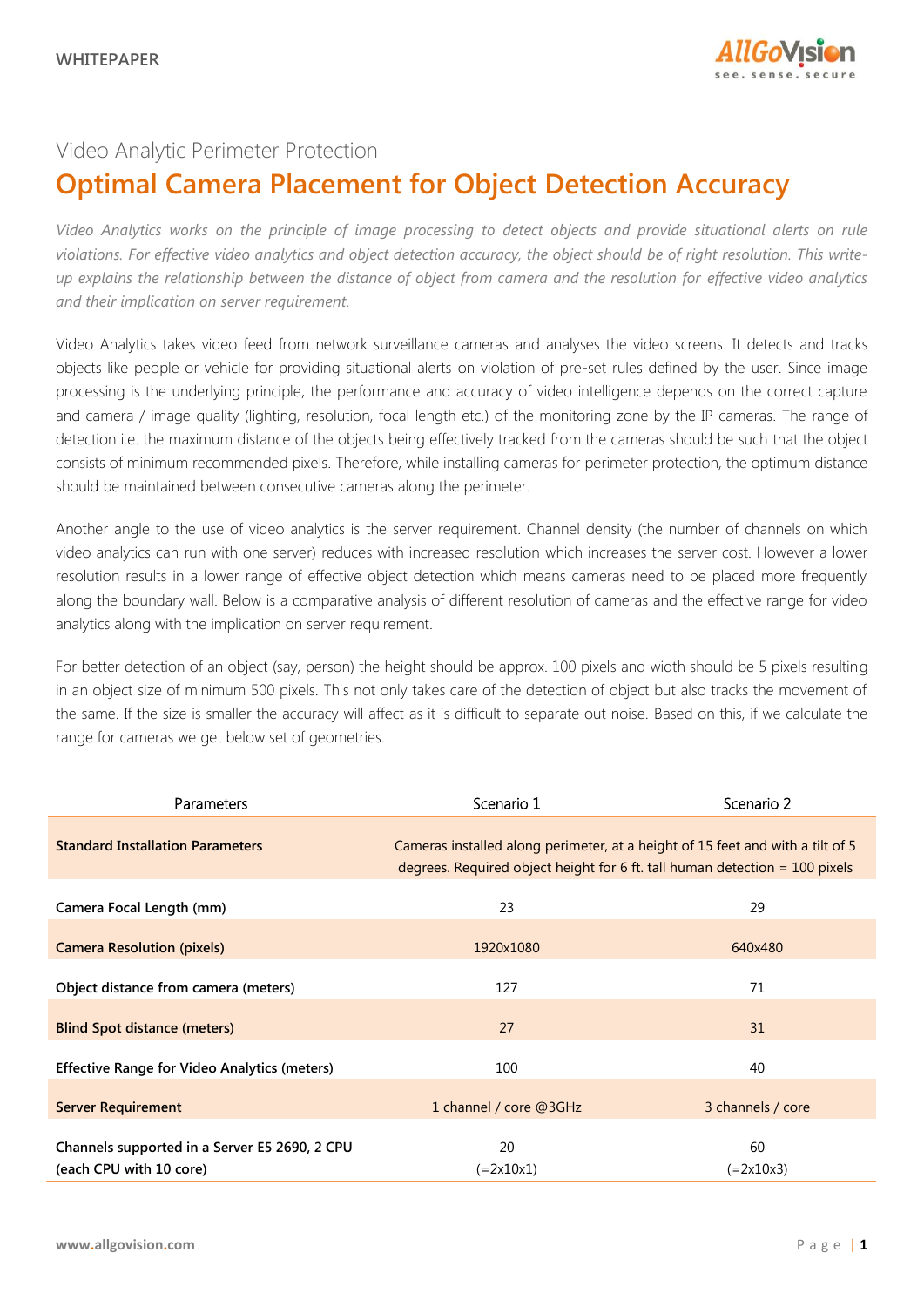From the above calculations, it is recommended for a fixed camera with 1080p resolution, approx. 127 meters is optimal distance with detection accuracy greater than 90%. If the distance increases the detection accuracy reduces. Also the blind spot distance need to be considered. So the distance between the camera poles would be less than detection distance due to blind spot. The blind spot distance need to be subtracted from the detection distance for camera poles placement.



BS = Blind Spot Length, OD = Object Distance for Tracking, Effective Range, ER = OD – BS, for uniform BS.

In this case, since the blind spot is approx. 27 meters, the effective range which can be monitored by video analytics is 100 meters (=127-27). So there should be a camera after every 100 meters along the boundary wall. Further it is possible to detect objects up to a greater distance but with less accuracy and for that the camera poles can be further apart with a trade off on accuracy. In this case, it is assumed that analytics is run at 1080p resolution. This means the server load will be high for analytics and fewer number of channels can be run per server.

In case you need to run analytics for more number of channels per server, the resolution has to be lesser (say, 640x480). In that scenario, the effective range reduces to only approx. 40 meters as per the calculation in the given table above. Therefore the cameras have to be placed more frequently – after every 40 meters.

Note: When analytics is run at 640x480, the camera resolution should be maintained at 1080p for monitoring purpose. This is recommended for the use of surveillance for finding evidence in post event analysis. This helps to find the object by digitally zooming once the alarm is obtained. The alarm co-ordinates will be sent at monitoring resolution which in this case is 1080p.

Therefore, in a nutshell, if the detection range has to be increased, there would be requirement of higher resolution which can be processed for analytics with more number of servers.